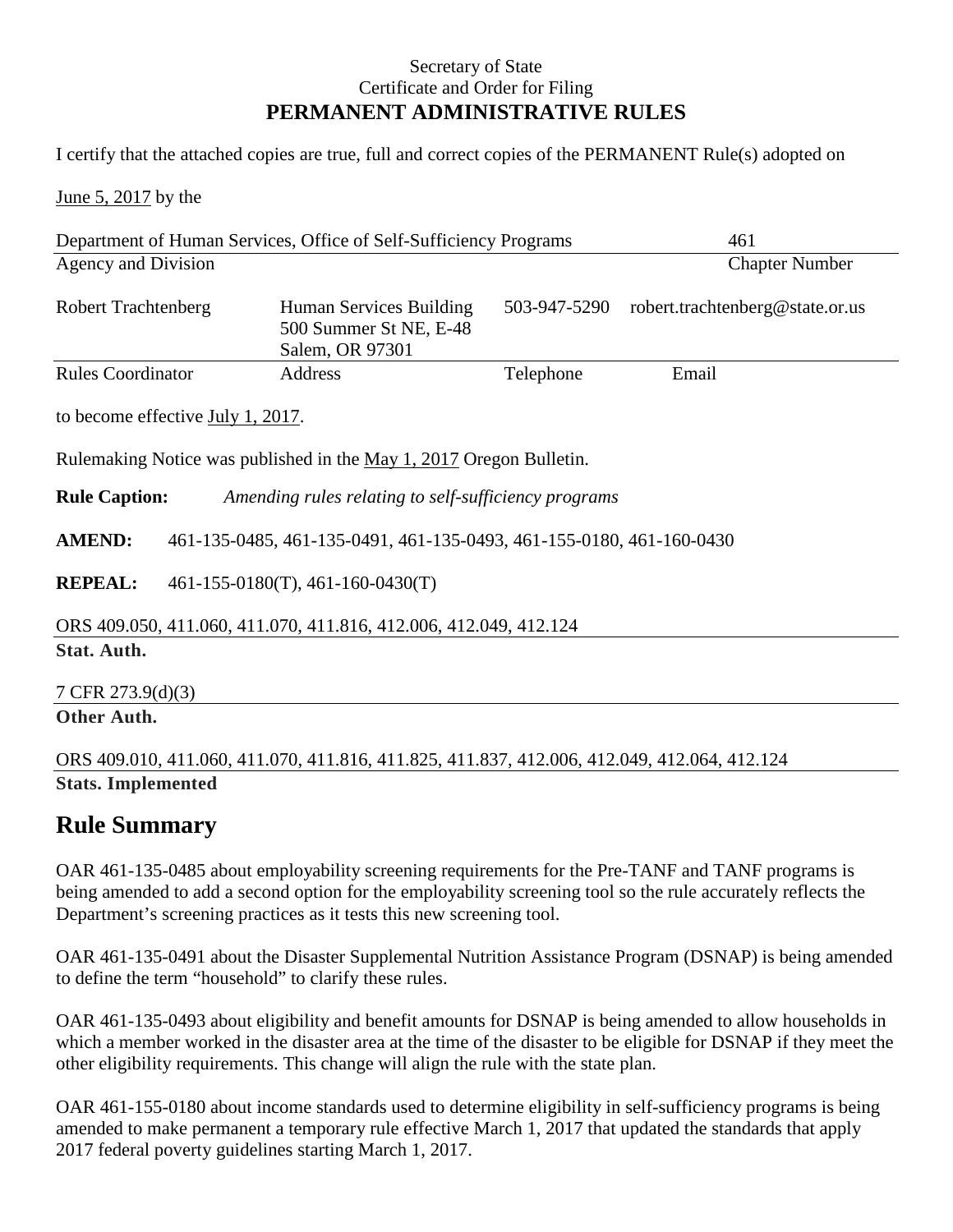OAR 461-160-0430 is being amended to make permanent a temporary rule change effective February 1, 2017 benefitting SNAP clients who are elderly or have disabilities by changing how the Department determines the medical deduction allowed for them, consistent with an approved waiver from the Food and Nutrition Service (FNS) so these clients qualify for additional food benefits to meet their needs. Under the amended rule, to determine the allowed deduction, the Department will first subtract \$35 from the total unreimbursed medical expenses. Then, for amounts between \$0.01 and \$170.01, \$170 will be deducted from income or, for amounts over \$170, the full cost amount will be deducted from income.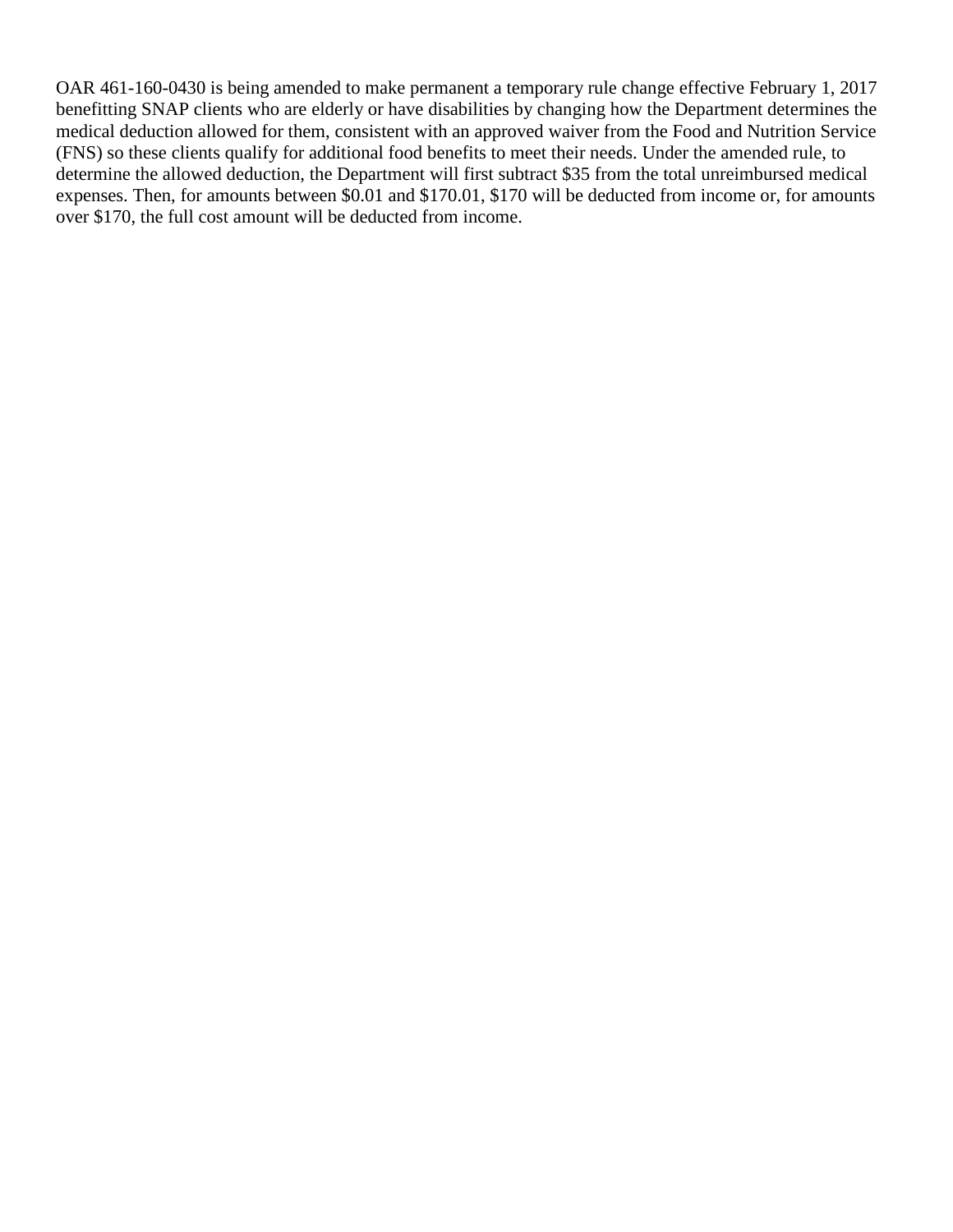### 461-135-0485 Eff. 4-1-167-

#### 1-17

Requirement to Complete an Employability Screening and Overview of the Job Opportunity and Basic Skills (JOBS) Program; Pre-TANF and TANF

- (1) As used in this rule:
	- (a) "Employability screening" means the DHS 7823A Employability Screening Tool or the DHS 7823C – Family Assessment.
	- (b) "Overview of the JOBS program" means a discussion with the *caretaker relative* (see OAR 461-001-0000) in the *need group* (see OAR 461-110-0630) about the requirements and services provided under the JOBS program.
- (2) To be eligible for Pre-TANF and TANF benefits, the following must be completed prior to the end of the application processing time frames in OAR 461-115-0190:
	- (a) Each *caretaker relative* in the *need group* must complete an *employability screening* (see section (1) of this rule); and
	- (b) At least one *caretaker relative* in the *need group* must participate in an *overview of the JOBS program* (see section (1) of this rule).
- (3) The *employability screening* and *overview of the JOBS program* must be offered during the initial eligibility intake for Pre-TANF and TANF program benefits.

Stat Auth.: ORS 409.050, 411.060, 411.070, 412.006, 412.049, 412.124 Stats Implemented: ORS 409.010, 411.060, 411.070, 412.006, 412.049, 412.064, 412.124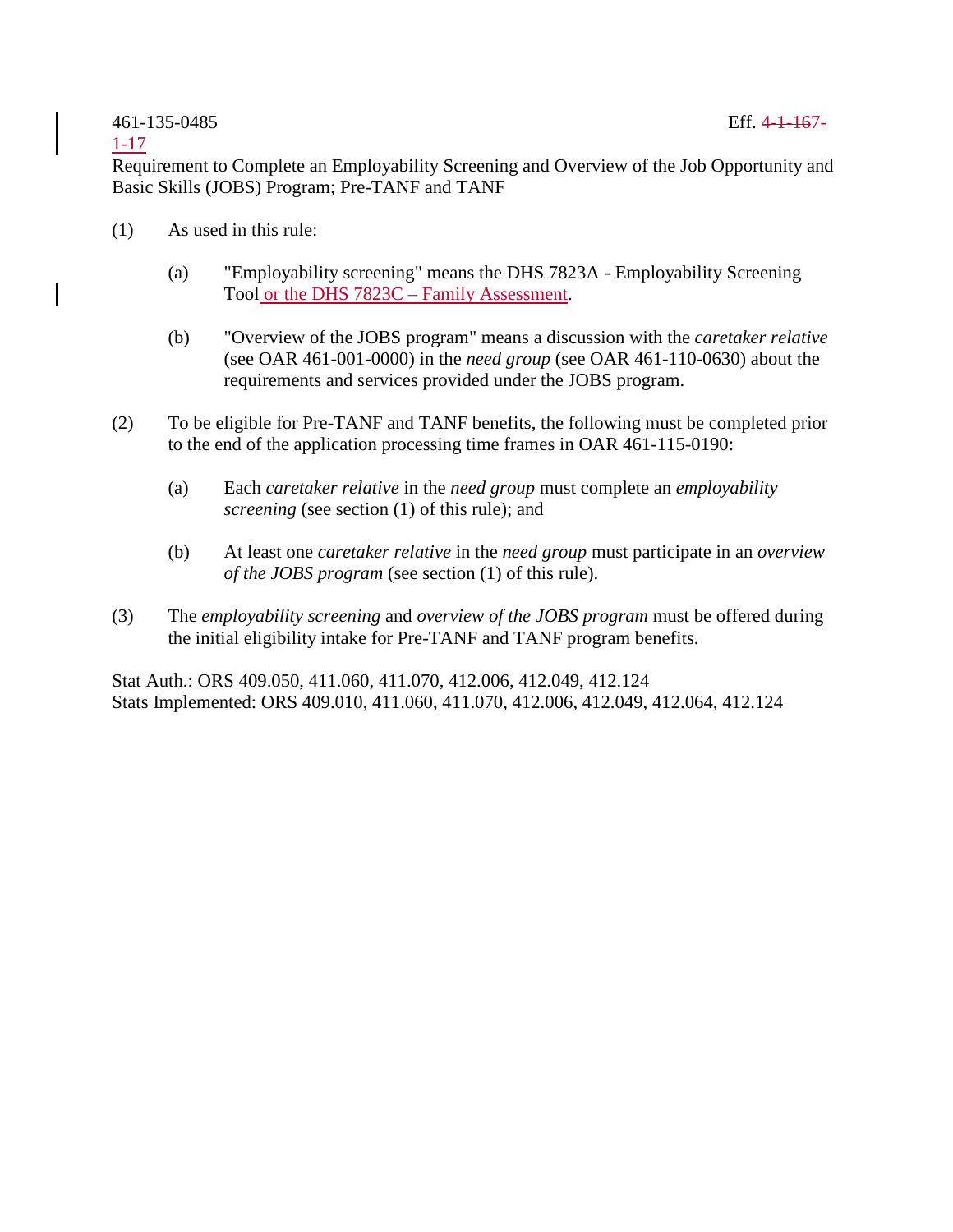17

Disaster Supplemental Nutrition Assistance Program (DSNAP)

- (1) OAR 461-135-0491 to 461-135-0497 apply only to the Disaster Supplemental Nutrition Assistance Program and only to a disaster benefit period and location authorized by the Food and Nutrition Service.
- (2) The regular SNAP program continues to operate during a disaster benefit period and continues to process applications and make eligibility determinations in the normal manner.
- (3) The following definitions apply to OAR 461-135-0491 to 461-135-0497:
	- (a) "DSNAP" refers to the Disaster Supplemental Nutrition Assistance Program.
	- (b) "FNS" refers to the Food and Nutrition Services, United States Department of Agriculture.
	- (c) "Household" refers to all individuals living and sharing food together at the time of the disaster who choose to apply together.

Stat. Auth.: ORS 411.816 Stats. Implemented: ORS 411.816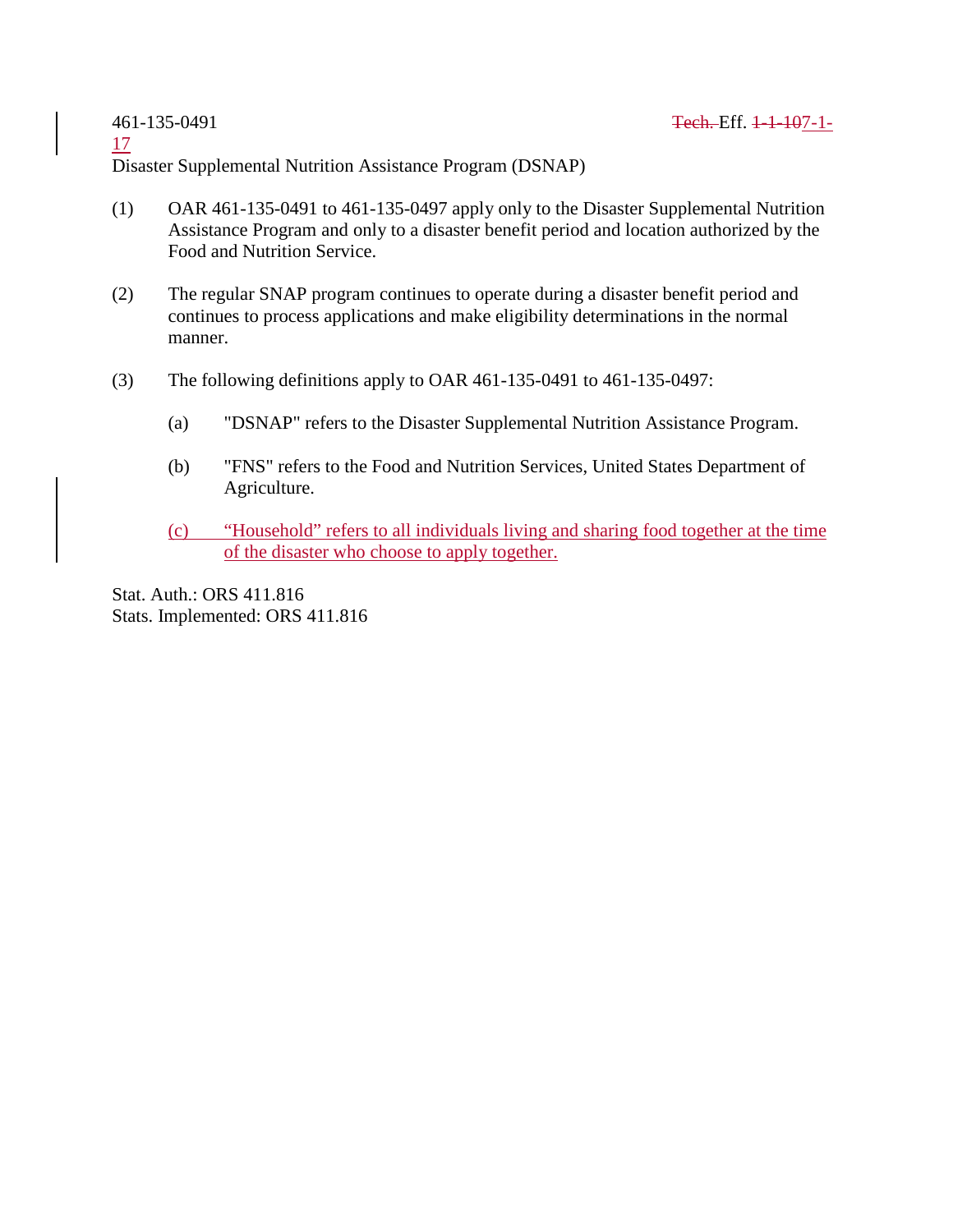# 17

## Eligibility and Benefit Amount for DSNAP

- (1) To be eligible for emergency SNAP assistance during a disaster, a household *household* (see OAR 461-135-0491) must meet all the following criteria:
	- (a) At the time the disaster struck, the *household*household must have resided or a member of the *household* must have worked within the geographical area authorized by Food and Nutrition Services (FNS) for disaster procedures. The *household*household may be certified for emergency SNAP assistance even if at the time of application it is occupying temporary accommodations outside the disaster area. However, the representative of the *household*household must be present at the disaster certification site to be certified for DSNAP assistance.
	- (b) The *household*household must purchase food during the disaster period authorized by FNS. A *household* residing in a temporary shelter but not expected to remain in the shelter for the entire benefit period is eligible for DSNAP program benefits.
	- (c) The *household*household must have experienced at least one of the following adverse effects due to the disaster:
		- (A) Loss or inaccessibility of income involving a reduction or termination of income or a significant delay in receipt of income. This effect could occur if the disaster has caused a place of employment to close or reduce its work days, if pay checks or other payments are lost or destroyed, or if there is a significant delay in the issuance of pay checks or other payments. This effect could also occur if the work location is inaccessible due to the disaster.
		- (B) Inaccessibility of liquid resources. The *household*household is unable to reach its cash resources and is not expected to be able to access its liquid resources for most of the disaster benefit period authorized by FNS. This inaccessibility may occur because the financial institutions where the *household*household has its resources are closed due to the disaster.
		- (C) Loss of food.
		- (D) Real property damage. Damage to or destruction of the home or selfemployment business of the *household*household.
- (2) To be eligible for emergency SNAP assistance during a disaster, the take-home pay of the *household*household for the disaster benefits period authorized by FNS, plus its cash resources (cash on hand and accessible funds in checking and savings accounts), less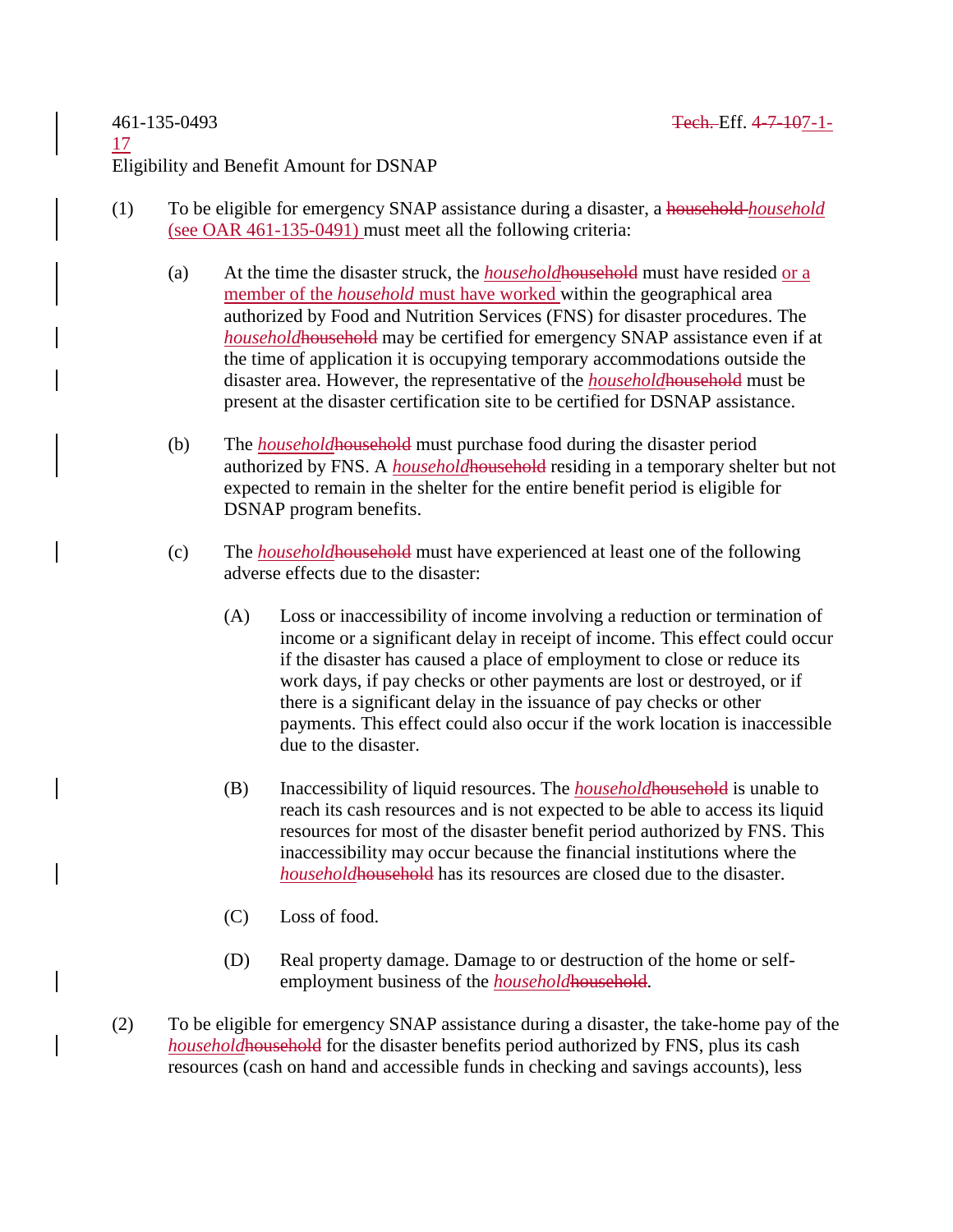disaster-related expenses, must be less than or equal to the DSNAP income standard for the size of the *household*household.

- (a) For DSNAP, take-home pay includes all of the following to the extent accessible during the benefit period:
	- (A) The wages a *household*household actually receives after taxes and other payroll withholdings are taken out.
	- (B) The assistance payment or other unearned income a *household*household received.
	- (C) Self-employment income earned after taxes for personal income and social security as well as costs of producing the self-employment income are subtracted. Allowable costs of producing the self-employment income are described in OAR 461-145-0920, 461-145-0930, and 461-145-0931.
- (b) For DSNAP, disaster-related expenses include expenses the *household*household has paid or is expected to pay for one of the following expenses during the disaster benefit period authorized by FNS if full reimbursement is not expected during this disaster benefit period. If the *household*household has received or reasonably anticipates receiving a reimbursement for part or all of the expense during the disaster benefit period, only the net expense to the *household*household is deductible. An expense charged to a credit card is not an allowable expense if the credit card bill is paid after the disaster benefit period. No expenses are considered other than the following:
	- (A) Expenses to repair damages to the home or other property of the *household*household essential to the employment or self-employment of a household member;
	- (B) Expenses for temporary shelter during evacuation or if the home of the *household*household is not livable or if the *household*household cannot reach its home;
	- (C) Expenses related to protecting property from disaster damage, including payment for the packing and storage of the items;
	- (D) Expenses to clean up the home or business following the disaster;
	- (E) Expenses related to replacing necessary personal and *household*household items, such as clothing, appliances, tools, and educational materials;
	- (F) Medical expenses for disaster-related injury to a person who was a *household*household member at the time of the disaster (including funeral and burial expenses in the event of death);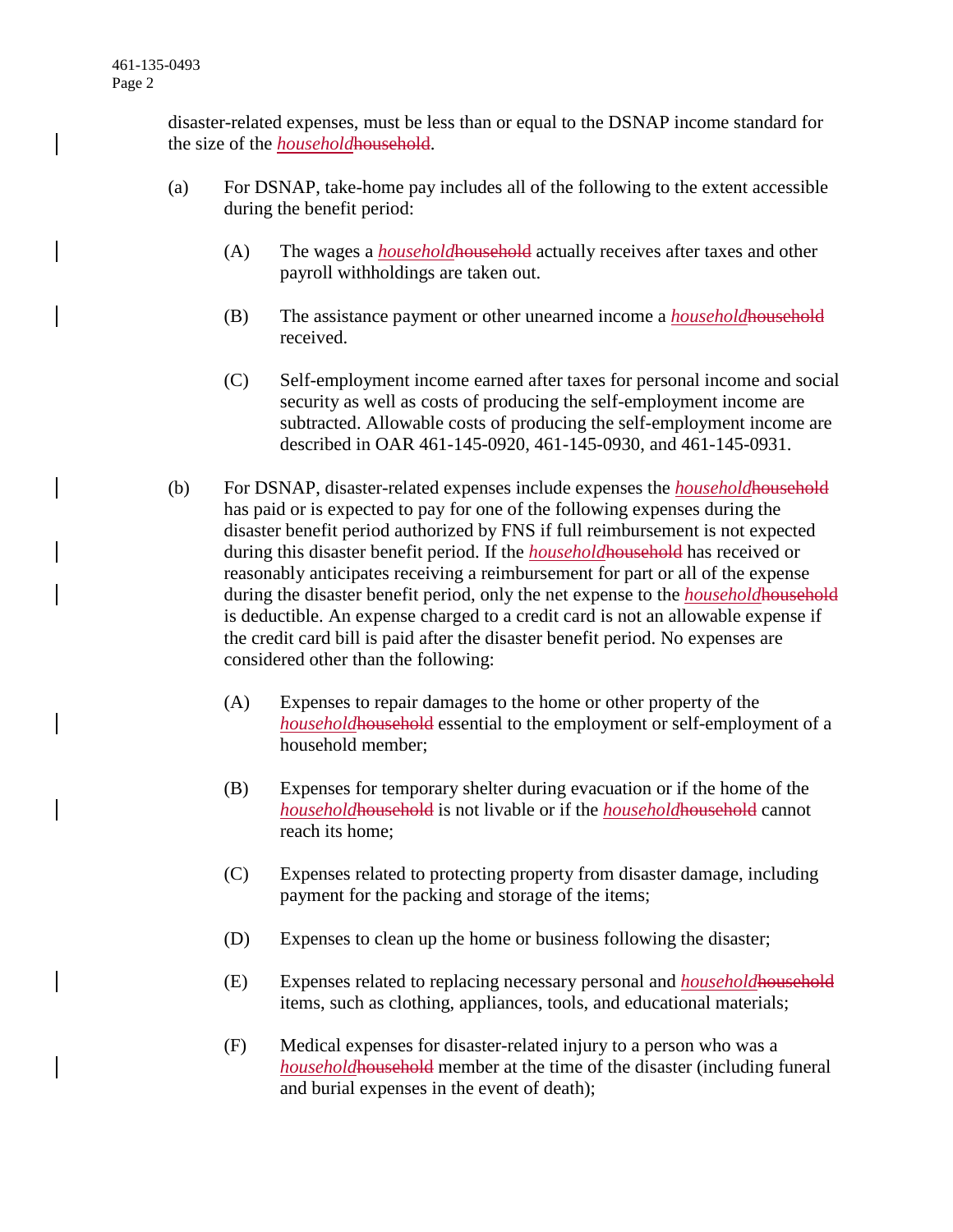- (G) Expenses to repair a vehicle damaged in the disaster;
- (H) Pet boarding fees when a pet must be placed in boarding due to a disaster; and
- (I) Dependent care expenses incurred during the disaster.
- (3) If the disaster benefit period is one month --
	- (a) Income over that full month period and all accessible resources are counted;
	- (b) Disaster-related expenses (described in subsection (2)(b) of this rule) paid, or expected to be paid over that full month period, are deducted; and
	- (c) The maximum income limit is for a one-month period.
- (4) If the disaster benefit period is for one-half month --
	- (a) Income over the half-month period and all accessible resources are counted;
	- (b) Disaster-related expenses (described in subsection (2)(b) of this rule) paid, or expected to be paid over this period, are deducted; and
	- (c) The disaster eligibility limit is one-half of the monthly SNAP maximum limit.
- (5) The full amount of accessible cash resources must be counted, regardless of the length of the disaster benefit period.
- (6) No DSNAP program benefits are authorized after the expiration of the period for which the Department is authorized by FNS to process and approve applications for this emergency SNAP assistance.
- (7) A *household*household determined eligible must receive benefits no later than three days after the date of application. If the third day falls on a weekend or holiday, benefits must be issued on either --
	- (a) The second day; or
	- (b) The first day if the second day is also a weekend or holiday.

Stat. Auth.: ORS 411.816 Stats. Implemented: ORS 411.816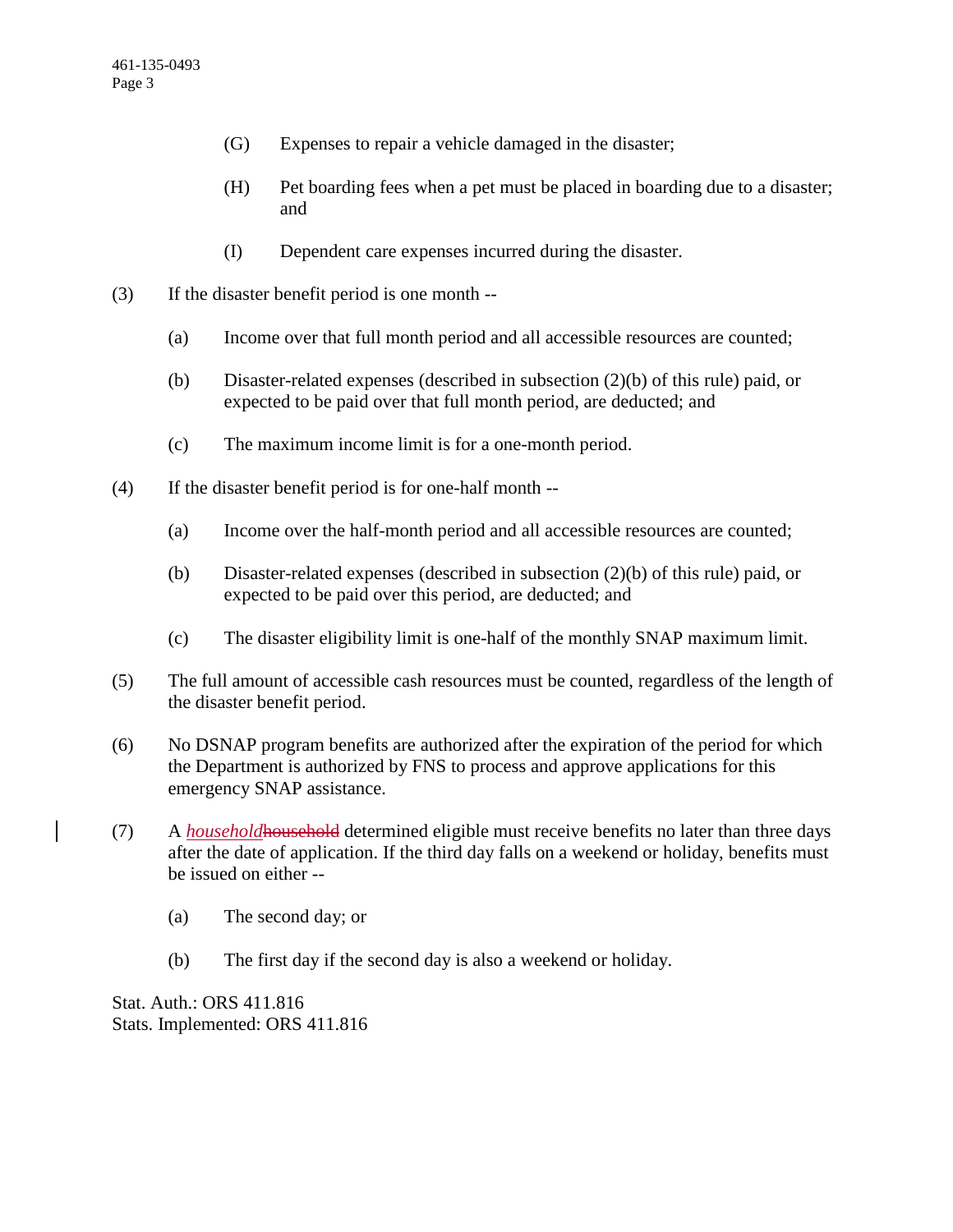#### 461-155-0180 Eff. 4-1-167-  $1 - 17$ Income Standards; Not OSIP, OSIPM, QMB

- (1) A Department program may cite this rule if the program uses a monthly income standard based on the federal poverty level or state median income. The standards in this rule are effective as of March 1, 20162017.
- (2) A monthly income standard set at 100 percent of the 2016 federal poverty level is set at the following amounts:

| Size of Group  | Standard  |
|----------------|-----------|
| 1              | \$<br>990 |
| $\overline{2}$ | 1,335     |
| 3              | 1,680     |
| 4              | 2,025     |
| 5              | 2,370     |
| 6              | 2,715     |
| 7              | 3,061     |
| 8              | 3,408     |
| 9              | 3,755     |
| 10             | 4,102     |
| $+1$           | $+347$    |

(3) A monthly income standard set at 130 percent of the 2016 federal poverty level is set at the following amounts:

| Size of Group | Standard |
|---------------|----------|
|               | \$1,287  |
| 2             | 1,736    |
| 3             | 2,184    |
| 4             | 2,633    |
| 5             | 3,081    |
| 6             | 3,530    |
| 7             | 3,980    |
| 8             | 4,430    |
| 9             | 4,881    |
| 10            | 5,332    |
| $+1$          | 451      |

(4) A monthly income standard set at 185 percent of the 2016 2017 federal poverty level is set at the following amounts:

| Size of Group | Standard   |
|---------------|------------|
|               | \$1,832860 |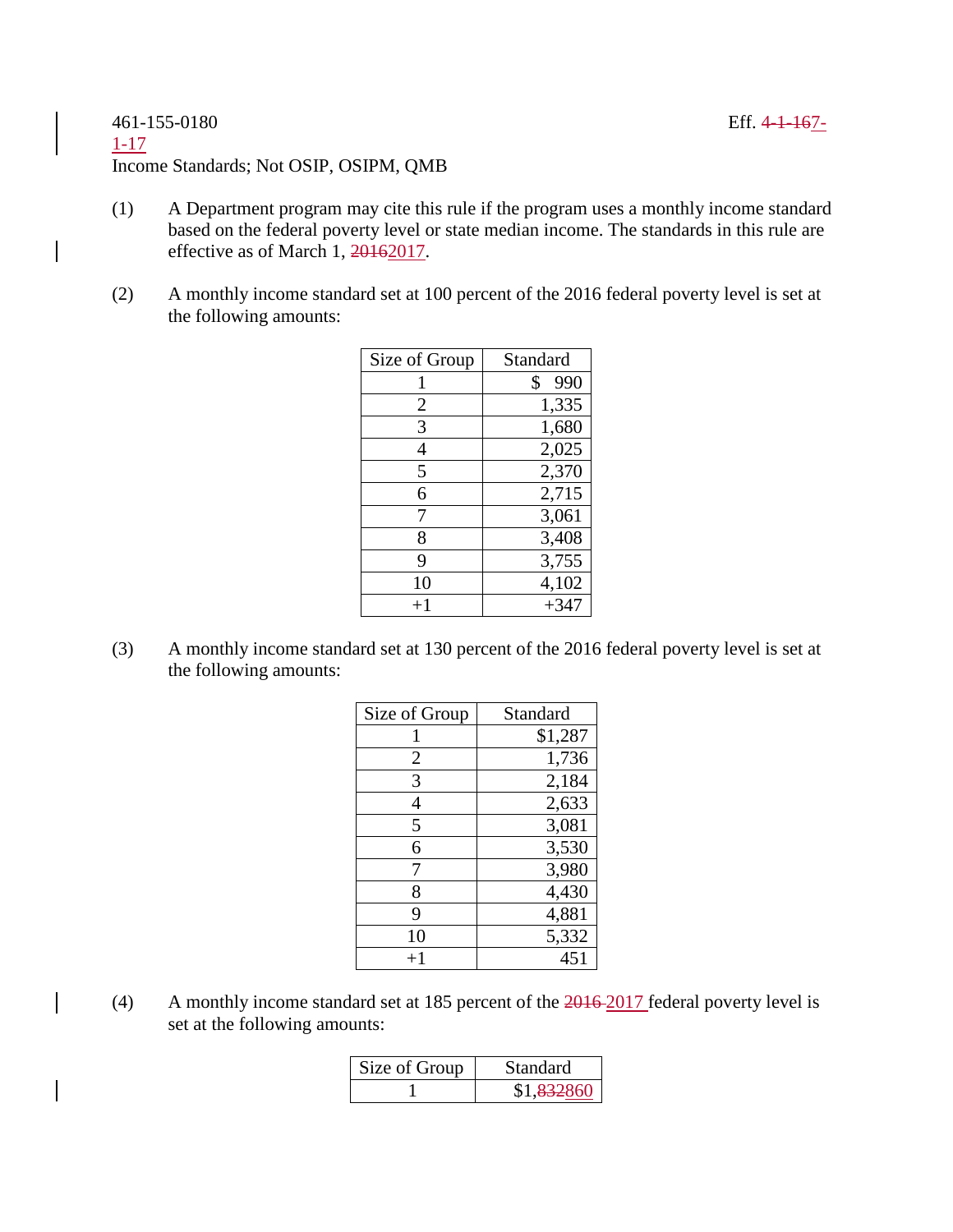| 2    | 2,470504               |
|------|------------------------|
| 3    | 3, 108149              |
| 4    | 3, 747795              |
| 5    | 4, <del>385</del> 437  |
| 6    | 5,023082               |
|      | 5,663726               |
| 8    | 6, 304371              |
| 9    | <del>6,946</del> 7,016 |
| 10   | 7, <del>588</del> 661  |
| $+1$ | $+642645$              |

(5) A monthly income standard set at 200 percent of the 2016 federal poverty level is set at the following amounts:

| Size of Group  | Standard |
|----------------|----------|
|                | \$1,980  |
| $\overline{2}$ | 2,670    |
| 3              | 3,360    |
|                | 4,050    |
| 5              | 4,740    |
| 6              | 5,430    |
|                | 6,122    |
| 8              | 6,815    |
| $+1$           | $+694$   |

(6) A monthly income standard set at 250 percent of the 2016 2017 federal poverty level is set at the following amounts:

| Size of Group | Standard                |
|---------------|-------------------------|
| $\mathcal{L}$ | \$3, <del>338</del> 385 |
| 3             | 4,200255                |
|               | 5,063125                |
| 5             | 5,925998                |
| 6             | 6,788868                |
|               | 7, <del>653</del> 738   |
|               | 8. <del>520</del> 610   |

(7) A monthly income standard set at 350 percent of the 2016 federal poverty level is set at the following amounts:

| Size of Group | Standard |
|---------------|----------|
|               | \$3,465  |
|               | 4,673    |
|               | 5,880    |
|               | 7.088    |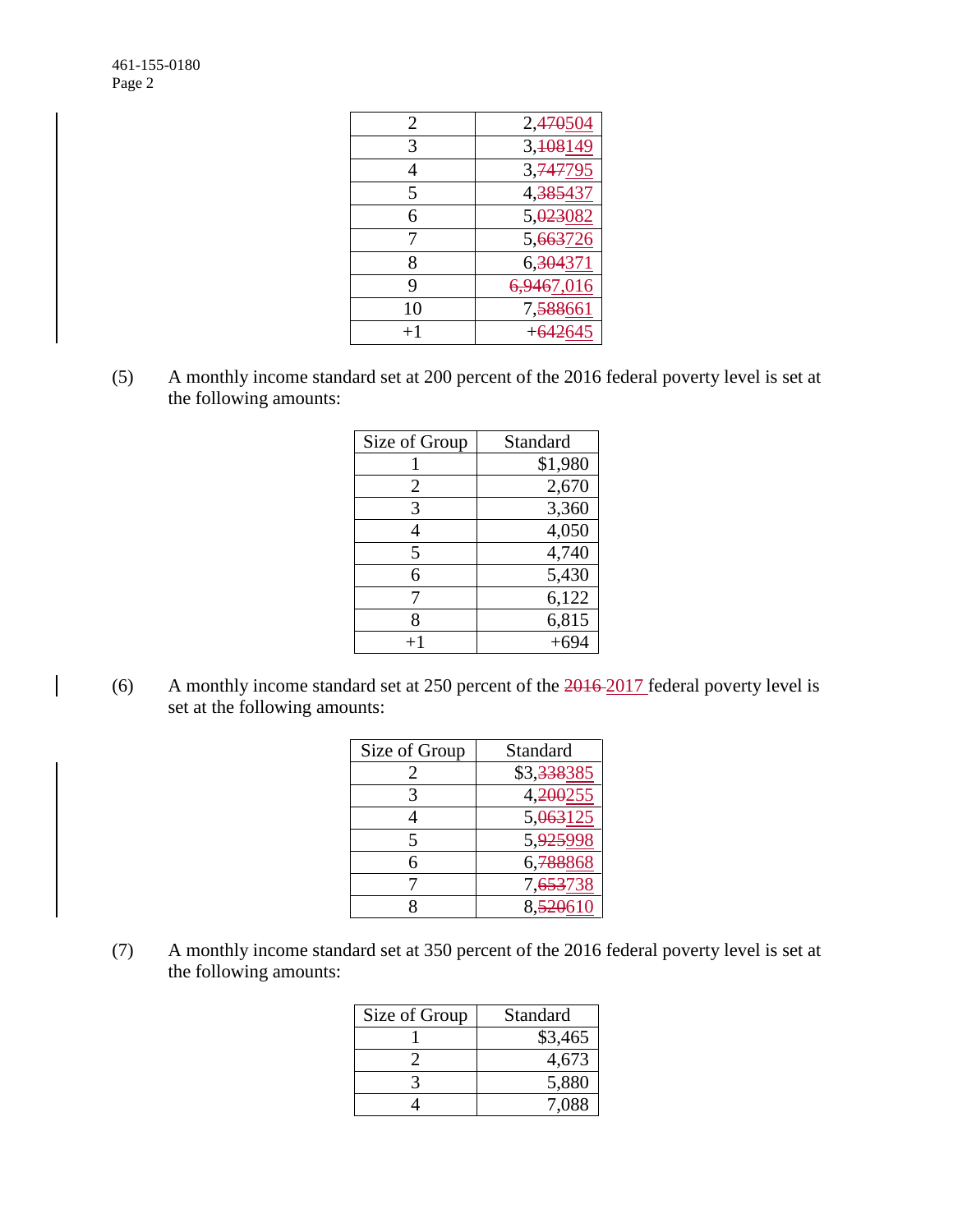461-155-0180 Page 3

| 5    | 8,295  |
|------|--------|
| 6    | 9,503  |
|      | 10,713 |
| 8    | 11,927 |
| 9    | 13,140 |
| 10   | 14,353 |
| $+1$ | 1,214  |

(8) A monthly income standard set at 85 percent of the  $2016 - 2017$  state median income is set at the following amounts:

| Size of Group | Standard                |
|---------------|-------------------------|
|               | \$3, <del>386</del> 493 |
| 3             | 4, <del>183</del> 315   |
|               | <del>4,979</del> 5,137  |
| 5             | 5. <del>776</del> 929   |
| 6             | 6,573781                |
|               | 6. <del>722</del> 935   |
|               | <del>6 871</del> 7.089  |

Stat. Auth.: ORS 409.050, 411.060, 411.070, 411.816, 412.014, 412.049 Stats. Implemented: ORS 409.010, 411.060, 411.070, 411.816, 412.014, 412.049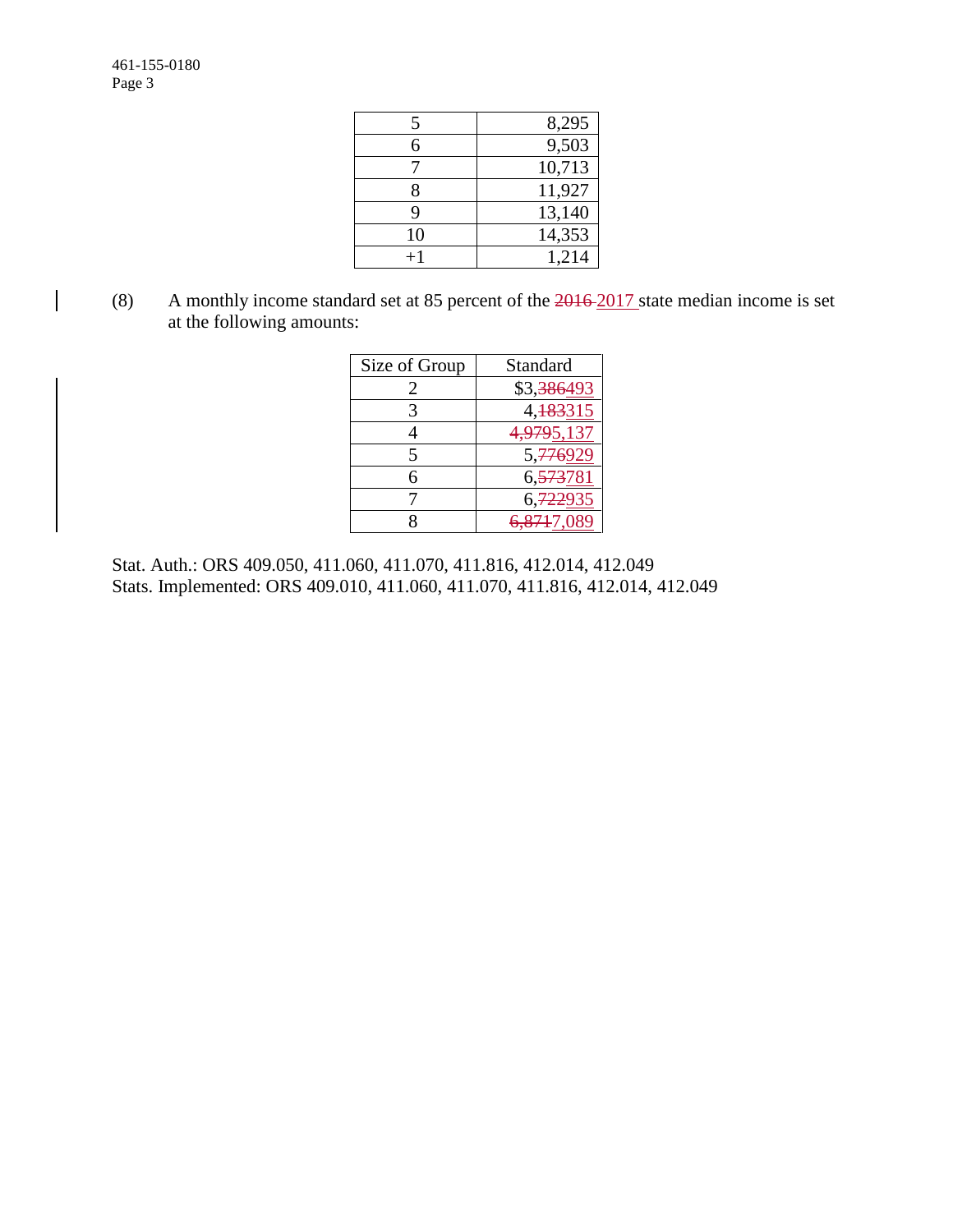- (1) Deductions from income are subtracted from *countable* (see OAR 461-001-0000) income (see OAR 461-140-0010) in the following order to determine *adjusted income* (see OAR 461-001-0000) for the SNAP program:
	- (a) An earned income deduction of 20 percent of *countable* earned income. The 20 percent deduction is not taken from the wages funded by grant diversions such as Work Supplementation wages.
	- (b) A standard deduction of:
		- (A) \$157 per month for a *benefit group* (see OAR 461-110-0750) of one, two, or three individuals.
		- (B) \$168 per month for a *benefit group* of four individuals.
		- (C) \$197 per month for a *benefit group* of five individuals.
		- (D) \$226 per month for a *benefit group* of six or more individuals.
	- (c) A dependent care deduction for dependent care costs billed to a member of the *filing group* (see OAR 461-110-0370) and not paid for through any other program of the Department. For the cost to be deductible under this section, the care must be necessary to enable a member of the *filing group* to--
		- (A) Accept or continue employment;
		- (B) Seek employment, including a job search that meets the requirements of a *case plan* (see OAR 461-001-0020); or
		- (C) Attend vocational or educational training. A student receiving educational income is entitled to a deduction only for costs not excluded from educational income by OAR 461-145-0150.
	- (d) The medical deduction for *elderly* (see OAR 461-001-0015) individuals and individuals who have a *disability* (see OAR 461-001-0015) in the *filing group*. The deduction is calculated by determining the total of their deductible medical costs (see OAR 461-160-0415) and subtracting \$35. The remainder is the medical deduction. The Department uses the resulting amount to determine the allowable deduction as follows:

(A) For an amount less than \$0, no deduction is allowed.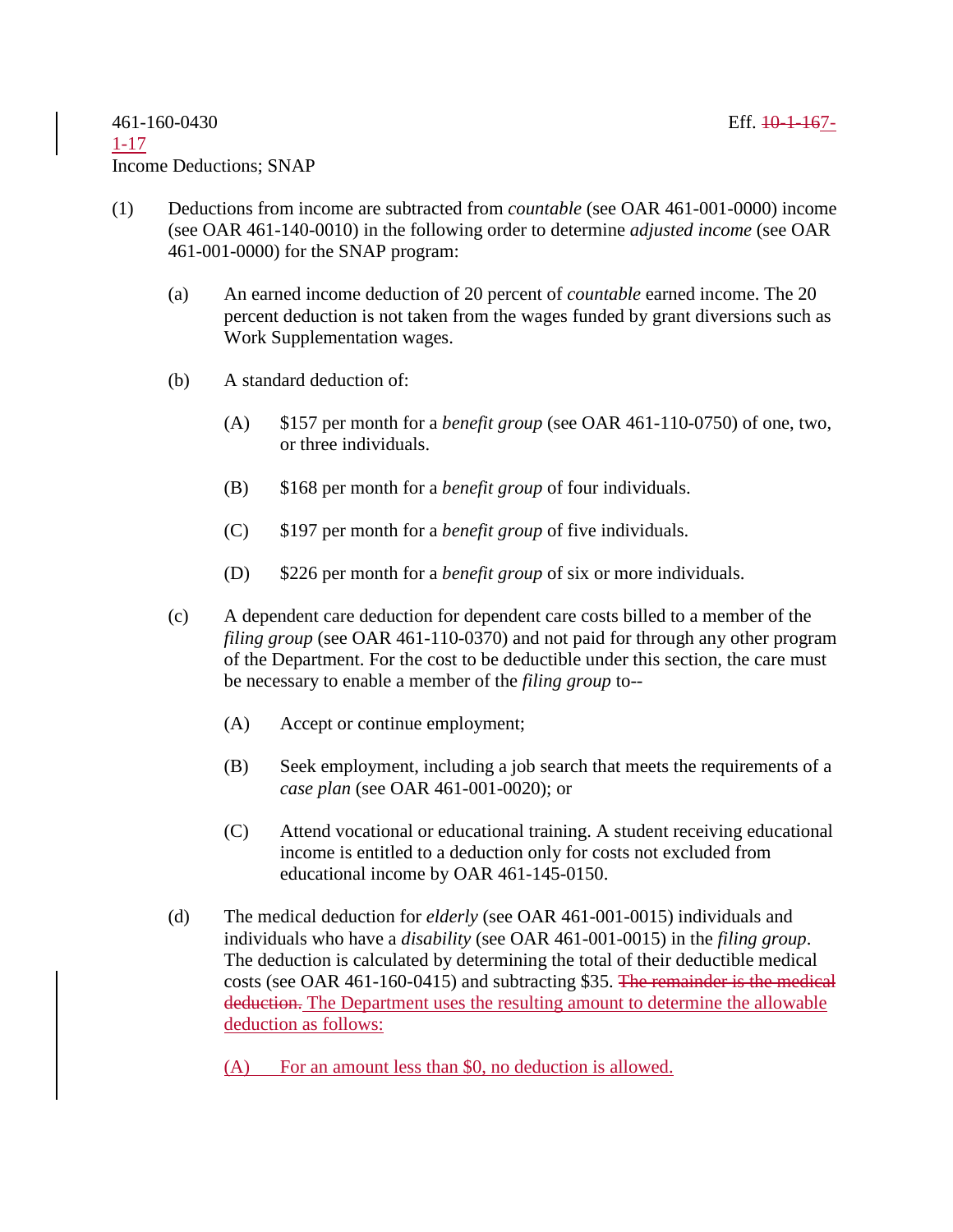- (B) For an amount greater than \$0 but less than \$170.01, a deduction of \$170 is allowed.
- (C) For an amount greater than \$170, a deduction of the amount determined under this subsection is allowed.
- (e) A deduction for child support payments (including cash medical support) a member of the *filing group* makes under a legal obligation to a *child* (see OAR 461-001-0000) not a member of the *filing group*, including payments for the current month and for payments on arrearages. Child support is not deductible if collected by setoff through the Oregon Department of Revenue or by interception of a federal tax refund.
- (f) A shelter deduction, calculated as follows:
	- (A) For SNAP *filing group* members required to pay room and board in a *nonstandard living arrangement* (see OAR 461-001-0000), the shelter deduction is--
		- (i) The cost of room and board, minus the payment standard for the *benefit group*; or
		- (ii) The actual room cost, if the individual can prove that the room cost exceeds the cost described in subparagraph (i) of this paragraph.
	- (B) For all other *filing group* members, the shelter deduction is calculated as follows:
		- (i) The standard deduction and the deductions of earned income, dependent care, court-ordered child support, and medical expenses are subtracted from *countable* income. Fifty percent of the remainder is subtracted from the shelter cost calculated in accordance with OAR 461-160-0420.
		- (ii) The rounded balance is the deduction, except the deduction is limited if the *filing group* has no member who has a *disability* or is *elderly*. The limit is \$517 per month.
- (2) If a *filing group* member cannot verify a medical or court-ordered child-support expense or cannot verify any other expense when asked to do so, the unverified expense is not used to calculate the deduction. If the individual provides verification, the deduction is applied when calculating the next month's benefits. If verification is provided within the period authorized for processing applications (see OAR 461-115-0210), the benefits for the *initial month* (see OAR 461-001-0000) are recalculated using the deduction.